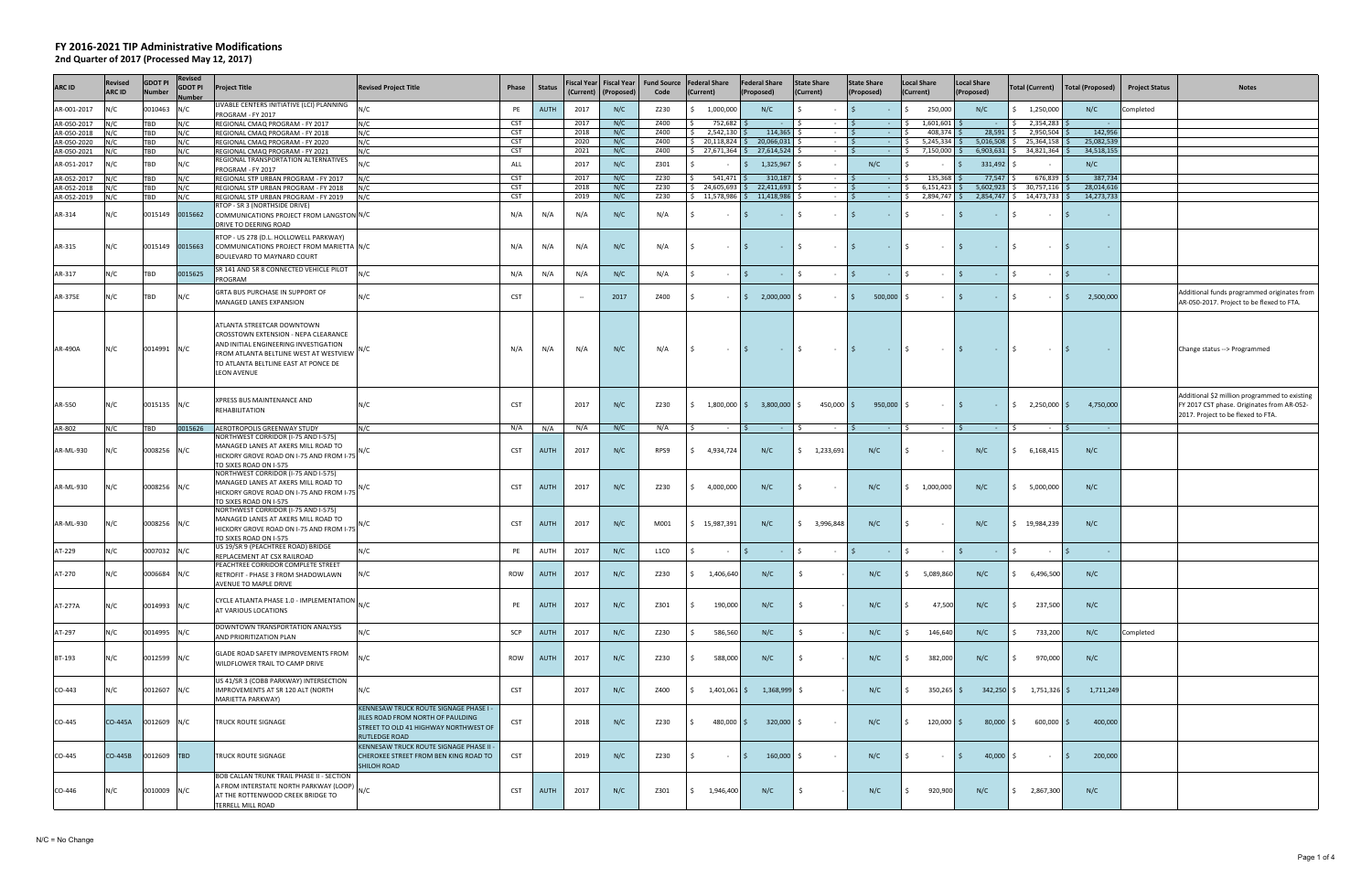| <b>ARC ID</b>  | Revised<br><b>ARC ID</b> | GDOT PI<br><b>Number</b> | Revised<br><b>GDOT PI</b><br>lumber | <b>Project Title</b>                                                                                                                                                                             | <b>Revised Project Title</b>                                                                                                              | Phase      | <b>Status</b> |               | (Current)   (Proposed) | Fiscal Year   Fiscal Year   Fund Source<br>Code | <b>Federal Share</b><br>(Current) |                       | <b>Federal Share</b><br>(Proposed)                              | <b>State Share</b><br>(Current) | <b>State Share</b><br>(Proposed) | <b>Local Share</b><br>(Current) | <b>Local Share</b><br>(Proposed) | Total (Current)                              | Total (Proposed)        | <b>Project Status</b> | <b>Notes</b>                                                                     |
|----------------|--------------------------|--------------------------|-------------------------------------|--------------------------------------------------------------------------------------------------------------------------------------------------------------------------------------------------|-------------------------------------------------------------------------------------------------------------------------------------------|------------|---------------|---------------|------------------------|-------------------------------------------------|-----------------------------------|-----------------------|-----------------------------------------------------------------|---------------------------------|----------------------------------|---------------------------------|----------------------------------|----------------------------------------------|-------------------------|-----------------------|----------------------------------------------------------------------------------|
| CO-446         | N/C                      | 0010009 N/C              |                                     | BOB CALLAN TRUNK TRAIL PHASE II - SECTION<br>A FROM INTERSTATE NORTH PARKWAY (LOOP) N/C<br>AT THE ROTTENWOOD CREEK BRIDGE TO<br>TERRELL MILL ROAD                                                |                                                                                                                                           | <b>CST</b> | <b>AUTH</b>   | 2017          | N/C                    | Z230                                            | 1,372,000                         |                       | N/C                                                             | S.                              | N/C                              | 345,000                         | N/C                              | 1,717,000                                    | N/C                     |                       |                                                                                  |
| CO-450B        | N/C                      | 0013239 N/C              |                                     | BARRETT LAKES BOULEVARD TO ROBERTS<br><b>COURT</b>                                                                                                                                               | BARRETT PARKWAY RELIEVER: PHASE 3 FROM SOUTH BARRETT PARKWAY RELIEVER: PHASE 3<br>FROM BARRETT LAKES BOULEVARD TO<br><b>ROBERTS COURT</b> | ROW        |               | 2018          | N/C                    | LOCAL                                           |                                   | $\sim$ $ \sim$<br>IS. |                                                                 | S.                              | $\sim$                           |                                 | 4,383,000 \$ 5,555,000           | 4,383,000 \$                                 | 5,555,000               |                       | Change involves the addition of "South" to the<br>title description.             |
| CO-450B        | N/C                      | 0013239 N/C              |                                     | BARRETT PARKWAY RELIEVER: PHASE 3 FROM<br>BARRETT LAKES BOULEVARD TO ROBERTS<br><b>COURT</b>                                                                                                     | SOUTH BARRETT PARKWAY RELIEVER: PHASE 3<br>FROM BARRETT LAKES BOULEVARD TO<br><b>ROBERTS COURT</b>                                        | UTL        |               | 2019          | N/C                    | LOCAL                                           | Ś.                                | IS.                   |                                                                 | \$                              | IS.                              | 727,000 \$                      | 55,000                           | 727,000 \$<br>S.                             | 55,000                  |                       |                                                                                  |
| CO-450B        | N/C                      | 0013239 N/C              |                                     | BARRETT PARKWAY RELIEVER: PHASE 3 FROM<br>BARRETT LAKES BOULEVARD TO ROBERTS<br><b>COURT</b>                                                                                                     | SOUTH BARRETT PARKWAY RELIEVER: PHASE 3<br>FROM BARRETT LAKES BOULEVARD TO<br><b>ROBERTS COURT</b>                                        | <b>CST</b> |               | 2019          | N/C                    | LOCAL                                           | Ś.                                | IS.                   |                                                                 | \$                              | -15                              | IS.                             | 23,000,000 \$ 24,114,248 \$      | 23,000,000 \$                                | 24,114,248              |                       |                                                                                  |
| CO-466         | N/C                      | 0015048 N/C              |                                     | SR 280 (SOUTH COBB DRIVE) GRADE<br>SEPARATION AT WINDY HILL ROAD                                                                                                                                 | N/C                                                                                                                                       | PE         | Delete        | 2017          | N/C                    | Z230                                            |                                   | $50,000$ \$           |                                                                 | $\zeta$                         | N/C                              | $1,550,000$ \$                  |                                  | 1,600,000 \$                                 |                         | Delete                | Project has been cancelled by the sponsor.<br>Remove from TIP.                   |
| CO-468         | N/C                      | 0015279 N/C              |                                     | KENNESAW MOUNTAIN TRAIL PEDESTRIAN                                                                                                                                                               | N/C                                                                                                                                       | ROW        |               | 2017          | 2019                   | LY20                                            | 1,074,000                         |                       | N/C                                                             | $\zeta$                         | N/C                              | 1,126,000                       | N/C                              | 2,200,000                                    | N/C                     |                       |                                                                                  |
| CO-468         | N/C                      | 0015279 N/C              |                                     | <b>IMPROVEMENTS</b><br>KENNESAW MOUNTAIN TRAIL PEDESTRIAN                                                                                                                                        | N/C                                                                                                                                       | <b>CST</b> |               | 2019          | 2021                   | LOCAL                                           |                                   |                       | N/C                                                             |                                 | N/C                              | 7,225,000                       | N/C                              | 7,225,000                                    | N/C                     |                       |                                                                                  |
| CW-041         | N/C                      | N/A                      | N/C                                 | IMPROVEMENTS<br>MCINTOSH PARKWAY: PHASES I AND II - NEW<br>ALIGNMENT FROM CURRENT TERMINUS WEST<br>OF NEWNAN CROSSING BYPASS TO<br>INTERSECTION OF WASHINGTON STREET AND<br><b>FARMER STREET</b> | N/C                                                                                                                                       | PE         | AUTH          | 2015          | N/C                    | LOCAL                                           | Ŝ.                                |                       | N/C                                                             | S.                              | N/C                              | 713,000 \$                      | $300,000$ \$                     | 713,000 \$                                   |                         | 300,000 Completed     |                                                                                  |
| CW-041         | N/C                      | N/A                      | N/C                                 | MCINTOSH PARKWAY: PHASES I AND II - NEW<br>ALIGNMENT FROM CURRENT TERMINUS WEST<br>OF NEWNAN CROSSING BYPASS TO<br>INTERSECTION OF WASHINGTON STREET AND<br><b>FARMER STREET</b>                 | N/C                                                                                                                                       | ROW        | AUTH          | 2016          | N/C                    | LOCAL                                           | S.                                |                       | N/C                                                             | S.                              | N/C                              | S.                              |                                  | $1,080,638$ \$ $1,150,000$ \$ $1,080,638$ \$ |                         | 1,150,000 Completed   |                                                                                  |
| CW-041         | N/C                      | N/A                      | N/C                                 | MCINTOSH PARKWAY: PHASES I AND II - NEW<br>ALIGNMENT FROM CURRENT TERMINUS WEST<br>OF NEWNAN CROSSING BYPASS TO<br>INTERSECTION OF WASHINGTON STREET AND<br><b>FARMER STREET</b>                 | N/C                                                                                                                                       | <b>CST</b> | AUTH          | 2017          | N/C                    | GTIB                                            | S.                                |                       | N/C                                                             | \$1,754,000                     | N/C                              | \$                              | N/C                              | \$1,754,000                                  | N/C                     | Completed             |                                                                                  |
| CW-041         | N/C                      | N/A                      | N/C                                 | MCINTOSH PARKWAY: PHASES I AND II - NEW<br>ALIGNMENT FROM CURRENT TERMINUS WEST<br>OF NEWNAN CROSSING BYPASS TO<br>INTERSECTION OF WASHINGTON STREET AND<br><b>FARMER STREET</b>                 | N/C                                                                                                                                       | <b>CST</b> | AUTH          | 2017          | N/C                    | LOCAL                                           | Ŝ.                                |                       | N/C                                                             | S.                              | N/C                              | S.                              |                                  | $5,468,000$ \$ $5,421,998$ \$ $5,468,000$ \$ |                         | 5,421,998 Completed   |                                                                                  |
| <b>DK-065B</b> | N/C                      | 0006879 N/C              |                                     | PANOLA ROAD: SEGMENT 2 OPERATION<br>IMPROVEMENTS FROM SR 212 (BROWNS MILL N/C<br>ROAD) TO FAIRINGTON ROAD                                                                                        |                                                                                                                                           | ROW        |               | 2017          | N/C                    | LOCAL                                           | S                                 |                       | N/C                                                             | \$                              | N/C                              |                                 | 2,967,210 \$ 5,999,000 \$        | $2,967,210$ \$                               | 5,999,000               |                       |                                                                                  |
| <b>DK-328A</b> | N/C                      | 0006889 N/C              |                                     | LITHONIA INDUSTRIAL BOULEVARD<br>EXTENSION: PHASE III - NEW ALIGNMENT<br>FROM HILLANDALE DRIVE TO WOODROW<br>ROAD                                                                                | N/C                                                                                                                                       | <b>CST</b> | AUTH          | 2017          | N/C                    | Z230                                            |                                   |                       | $\frac{1}{2}$ 7,679,200 \$ 4,922,015 \$                         |                                 | N/C                              |                                 | $1,919,800 \div 1,230,504 \div$  | 9,599,000 \$                                 | 6,152,519               |                       |                                                                                  |
| DK-348         | N/C                      | 0007031 N/C              |                                     | US 29/78/278/SR 8 (PONCE DE LEON AVENUE)<br>BRIDGE REPLACEMENT AT LULLWATER CREEK                                                                                                                | N/C                                                                                                                                       | <b>CST</b> |               | 2017          | 2019                   | Z001                                            | Ś.                                | $849,149$ \$          | 883,455 \$                                                      | $212,287$ \$                    | $220,864$ \$                     |                                 | N/C                              | $1,061,436$ \$                               | 1,104,319               |                       |                                                                                  |
| DK-377         | N/C                      | 0010327 N/C              |                                     | NORTH MCDONOUGH ROAD BICYCLE AND<br>PEDESTRIAN FACILITIES FROM COLLEGE<br>AVENUE TO WEST TRINITY PLACE                                                                                           | N/C                                                                                                                                       | <b>CST</b> | AUTH          | 2017          | N/C                    | Z230                                            | Ś.                                | 760,729               | N/C                                                             | \$                              | N/C                              | 190,182                         | N/C                              | 950,911                                      | N/C                     | Completed             |                                                                                  |
| DK-420         | N/C                      | 0013139 N/C              |                                     | DUNWOODY CITYWIDE SIGNAL<br>COMMUNICATIONS NETWORK                                                                                                                                               | N/C                                                                                                                                       | UTL        |               | 2017          | 2018                   | LOCAL                                           | Ś.                                |                       | N/C                                                             | Ŝ.                              | N/C                              | 125,000                         | N/C                              | 125,000                                      | N/C                     |                       |                                                                                  |
| DK-420         | N/C                      | 0013139 N/C              |                                     | DUNWOODY CITYWIDE SIGNAL<br>COMMUNICATIONS NETWORK                                                                                                                                               | N/C                                                                                                                                       | <b>CST</b> |               | 2017          | 2018                   | Z400                                            |                                   | $900,000$ \$          | 937,661 \$                                                      |                                 | N/C                              | $225,000$ \$                    | 234,415                          | $1,125,000$ \$                               | 1,172,076               |                       |                                                                                  |
| DK-427         | N/C                      | 0012631 N/C              |                                     | PERIMETER ACTIVITY CENTER - ITS UPGRADES<br>AND SYSTEM EXPANSION/CONGESTION<br>REDUCTION AND TRAFFIC FLOW<br><b>IMPROVEMENTS</b>                                                                 | N/C                                                                                                                                       | <b>CST</b> |               | $\sim$ $\sim$ | 2017                   | Z400                                            | S.                                | ∣\$ ∶                 | 508,545                                                         |                                 | IS.                              | -S                              | 127,136<br>S.                    | -S                                           | 635,681<br>$\cdot$   \$ |                       | Change status --> Programmed; Additional<br>funding originates from AR-050-2017. |
| DK-442         | N/C                      | 0013991 N/C              |                                     | SR 42 BRIDGE REPLACEMENT AT SOUTH FORK<br>PEACHTREE CREEK                                                                                                                                        | N/C                                                                                                                                       | <b>CST</b> |               | 2020          | 2021                   | Z240                                            | 2,240,000<br>Ś.                   |                       | N/C                                                             | 560,000<br>\$                   | N/C                              |                                 | N/C                              | 2,800,000<br>S.                              | N/C                     |                       |                                                                                  |
| DO-290         | N/C                      | 0012618 N/C              |                                     | SR 5 (BILL ARP ROAD) CONGESTION<br>REDUCTION AND TRAFFIC FLOW<br>IMPROVEMENTS FROM ROSE AVENUE/BRIGHT<br>STAR CONNECTOR TO CENTRAL CHURCH ROAD                                                   | N/C                                                                                                                                       | ROW        | AUTH          | $\sim$        | 2017                   | LOCAL                                           | S.                                | -15                   |                                                                 | \$                              | $-5$                             | -1\$                            | - 15<br>$300,000$ \$             |                                              | 300,000<br>- IS-        |                       |                                                                                  |
| DO-296         | N/C                      | 0012621 N/C              |                                     | MAXHAM ROAD CONGESTION REDUCTION<br>AND TRAFFIC FLOW IMPROVEMENTS FROM SR N/C<br>6 (THORNTON ROAD) TO TREE TERRACE<br>PARKWAY                                                                    |                                                                                                                                           | <b>CST</b> |               | 2017          | 2018                   | Z400                                            |                                   |                       | $\frac{1}{2}$ , 1,191,052 $\frac{1}{2}$ 1,686,048 $\frac{1}{2}$ |                                 | N/C                              | $297,763$ \$<br>S.              |                                  | $421,512$ \$ $1,488,815$ \$                  | 2,107,560               |                       |                                                                                  |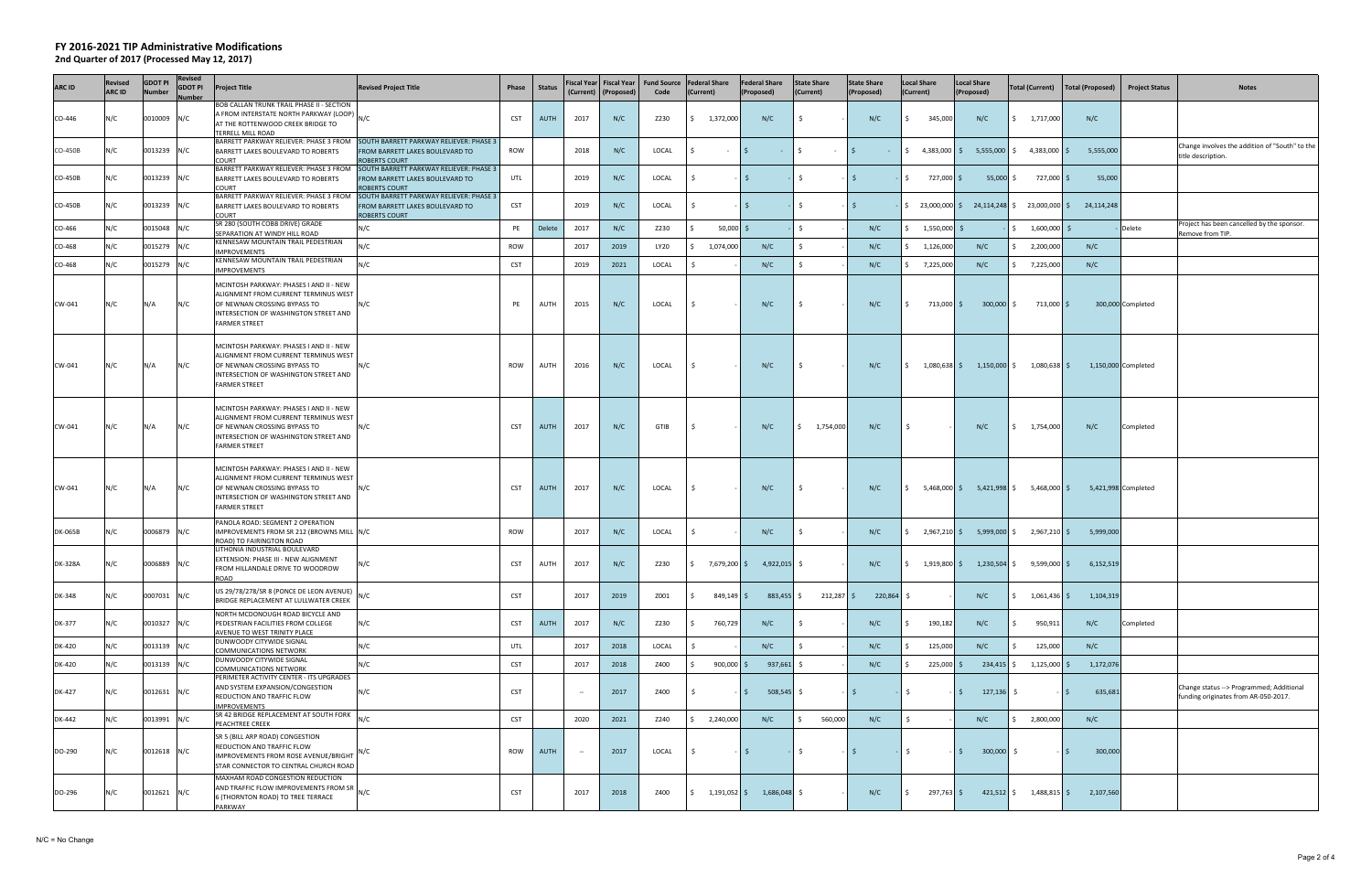| <b>ARC ID</b>    | Revised<br><b>ARC ID</b> | GDOT PI<br>Number | Revised<br><b>GDOT PI</b><br>Iumber | <b>Project Title</b>                                                                                                     | <b>Revised Project Title</b>                                               | Phase      | <b>Status</b> | <b>Fiscal Year</b><br>(Current) | (Proposed) | Fiscal Year   Fund Source   Federal Share<br>Code | (Current)  |                | <b>Federal Share</b><br>(Proposed) | <b>State Share</b><br>(Current)        | <b>State Share</b><br>(Proposed) | Local Share<br>(Current)   | <b>Local Share</b><br>(Proposed) | <b>Total (Current)</b>   | Total (Proposed)   | <b>Project Status</b><br><b>Notes</b> |
|------------------|--------------------------|-------------------|-------------------------------------|--------------------------------------------------------------------------------------------------------------------------|----------------------------------------------------------------------------|------------|---------------|---------------------------------|------------|---------------------------------------------------|------------|----------------|------------------------------------|----------------------------------------|----------------------------------|----------------------------|----------------------------------|--------------------------|--------------------|---------------------------------------|
| FA-351           | N/C                      | 0012623 N/C       |                                     | SR 85 CONNECTOR, BROOKS WOOLSEY ROAD<br>AND EBENEZER ROAD - RESURFACING                                                  | N/C                                                                        | <b>CST</b> | AUTH          | 2017                            | N/C        | Z230                                              |            | 839,346        | N/C                                | - \$                                   | N/C                              | Ś.<br>209,837              | N/C                              | \$1,049,183              | N/C                | Completed                             |
| FA-352           | N/C                      | 0012624 N/C       |                                     | REDWINE ROAD AND STARRS MILL SCHOOL<br>COMPLEX MULTI-USE PATH                                                            | N/C                                                                        | ROW        | <b>AUTH</b>   | 2017                            | N/C        | Z230                                              |            | $219,200$ \$   | $200,000$ \$                       |                                        | N/C                              | $54,800$ \$                | $50,000$ \$                      | 274,000 \$               |                    | 250,000 Completed                     |
| FA-352           | N/C                      | 0012624 N/C       |                                     | REDWINE ROAD AND STARRS MILL SCHOOL<br>COMPLEX MULTI-USE PATH                                                            | ١/C                                                                        | UTL        | <b>AUTH</b>   | 2017                            | N/C        | Z230                                              |            | 60,800         | N/C                                | - Ś                                    | N/C                              | 15,200                     | N/C                              | 76,000 \$                |                    | Completed                             |
| FA-352           | N/C                      | 0012624 N/C       |                                     | REDWINE ROAD AND STARRS MILL SCHOOL                                                                                      | N/C                                                                        | <b>CST</b> | <b>AUTH</b>   | 2017                            | N/C        | Z230                                              |            | 606,400        | N/C                                |                                        | N/C                              | 151,600                    | N/C                              | 758,000 \$               |                    | Completed                             |
| FA-352           | N/C                      | 0012624 N/C       |                                     | COMPLEX MULTI-USE PATH<br>REDWINE ROAD AND STARRS MILL SCHOOL                                                            | N/C                                                                        | <b>CST</b> | <b>AUTH</b>   | 2017                            | N/C        | Z301                                              |            | 306,938        | N/C                                | -Ś                                     | N/C                              | 76,735                     | N/C                              | $383,673$ \$<br>S.       |                    | Completed                             |
| FN-192H          | N/C                      | 0000265 N/C       |                                     | COMPLEX MULTI-USE PATH<br>HARDSCRABBLE ROAD COMPLETE STREET                                                              | N/C                                                                        | UTL        | <b>AUTH</b>   | 2017                            | N/C        | Z230                                              |            | 600,000        | N/C                                | $\leq$                                 | N/C                              | 150,000                    | N/C                              | 750,000                  | N/C                | Completed                             |
| FN-192H          | N/C                      | 0000265 N/C       |                                     | FROM KING ROAD TO ETRIS ROAD<br>HARDSCRABBLE ROAD COMPLETE STREET                                                        |                                                                            | <b>CST</b> | AUTH          | 2017                            | N/C        | L920                                              |            |                | $3,094,903$ \$                     |                                        | N/C                              |                            | $1,500,010$ \$                   |                          |                    | 4,594,913 Completed                   |
|                  |                          |                   |                                     | FROM KING ROAD TO ETRIS ROAD                                                                                             | N/C                                                                        |            |               |                                 |            |                                                   |            | $2,415,535$ \$ |                                    |                                        |                                  | 1,224,388 \$               |                                  | 3,639,923 \$             |                    |                                       |
| FS-208           | N/C                      | 0007533 N/C       |                                     | BUTNER ROAD INTERSECTION<br>IMPROVEMENTS/CONGESTION REDUCTION<br>AND TRAFFIC FLOW IMPROVEMENTS AT<br>STONEWALL TELL ROAD | N/C                                                                        | UTL        |               | 2017                            | 2018       | LY10                                              | S.         | $50,000$ \$    | $114,443$ \$                       |                                        | N/C                              | $12,500$ \$                | $28,611$ \$                      | $62,500$ \$              | 143,054            |                                       |
| <b>FS-208</b>    | N/C                      | 0007533 N/C       |                                     | BUTNER ROAD INTERSECTION<br>IMPROVEMENTS/CONGESTION REDUCTION<br>AND TRAFFIC FLOW IMPROVEMENTS AT<br>STONEWALL TELL ROAD | N/C                                                                        | <b>CST</b> |               | 2017                            | 2018       | LY10                                              | \$         | 174,434        | N/C                                | IS.                                    | N/C                              | 43,609<br>S.               | N/C                              | $\frac{1}{2}$<br>218,043 | N/C                |                                       |
| FS-208           | N/C                      | 0007533 N/C       |                                     | BUTNER ROAD INTERSECTION<br>IMPROVEMENTS/CONGESTION REDUCTION<br>AND TRAFFIC FLOW IMPROVEMENTS AT<br>STONEWALL TELL ROAD | N/C                                                                        | <b>CST</b> |               | 2017                            | 2018       | Z230                                              | S.         | 1,760,000      | N/C                                | ∣ \$                                   | N/C                              | 440,000<br>S.              | N/C                              | \$2,200,000              | N/C                |                                       |
| <b>FS-286A</b>   | N/C                      | 0015083 N/C       |                                     | SOUTH FULTON BRIDGE REPLACEMENT<br>PROGRAM AT DEMONEY ROAD OVER DEEP<br><b>CREEK BRIDGE</b>                              | N/C                                                                        | PE         | AUTH          | 2017                            | N/C        | Z230                                              |            | 240,000        | N/C                                | - \$                                   | N/C                              | 60,000                     | N/C                              | 300,000<br>\$            | N/C                |                                       |
| <b>FS-286B</b>   | N/C                      | 0015529 N/C       |                                     | SOUTH FULTON BRIDGE REPLACEMENT<br>PROGRAM AT COCHRAN ROAD OVER DEEP<br><b>CREEK</b>                                     | N/C                                                                        | PE         | AUTH          | 2017                            | N/C        | Z230                                              | -S         | 240,000        | N/C                                | - \$                                   | N/C                              | 60,000<br>S.               | N/C                              | \$<br>300,000            | N/C                |                                       |
| <b>FS-286C</b>   | N/C                      | 0015530 N/C       |                                     | SOUTH FULTON BRIDGE REPLACEMENT<br>PROGRAM AT COCHRAN ROAD OVER CAMP<br><b>CREEK</b>                                     | N/C                                                                        | PE         | AUTH          | 2017                            | N/C        | Z230                                              | -S         | 240,000        | N/C                                | - \$                                   | N/C                              | 60,000                     | N/C                              | \$<br>300,000            | N/C                |                                       |
| FS-288           | N/C                      | <b>TBD</b>        | 0015624                             | OLD NATIONAL HIGHWAY SIDEWALKS - PHASE<br>II AT FLAT SHOALS ROAD TO JONESBORO ROAD JONESBORO ROAD                        | SR 279 (OLD NATIONAL HIGHWAY) SIDEWALKS<br>PHASE II AT FLAT SHOALS ROAD TO | N/A        | N/A           | N/A                             | N/C        | N/A                                               | $\ddot{s}$ | $\sim$ $-$     | $\sim$<br>$ \sqrt{5}$              | $ \sqrt{5}$                            | $\sim 10^{-1}$                   | $\mathsf{I}$<br>$\sim 100$ | $-15$<br>$\sim$                  | $\sim 10^{-11}$          | <b>S</b><br>$\sim$ |                                       |
| <b>FS-AR-182</b> | N/C                      | 0007841 N/C       |                                     | I-85 SOUTH INTERCHANGE IMPROVEMENTS AT<br>SR 74 (SENOIA ROAD)                                                            |                                                                            | <b>ROW</b> |               | 2017                            | 2018       | M001                                              |            | \$10,530,513   | N/C                                | \$2,632,628                            | N/C                              | \$<br>$\sim 100$           | N/C                              | \$13,163,141             | N/C                |                                       |
| FT-062A          | N/C                      | <b>TBD</b>        | N/C                                 | SR 369 (BROWNS BRIDGE ROAD) WIDENING<br>FROM SR 9 (DAHLONEGA HIGHWAY) TO SR 306 N/C<br>(KEITH BRIDGE ROAD)               |                                                                            | CST        |               | 2017                            | 2018       | LOCAL                                             | s          | $\sim$         | N/C                                | I \$<br>$\sim$ $-$                     | N/C                              | \$12,000,000               | N/C                              | \$12,000,000             | N/C                |                                       |
| FT-077B          | N/C                      | N/A               | N/C                                 | RONALD REAGAN BOULEVARD: SEGMENT 2 -<br>NEW ALIGNMENT FROM MCFARLAND ROAD<br>TO SHILOH ROAD                              | N/C                                                                        | <b>ROW</b> |               | 2017                            | 2018       | LOCAL                                             |            |                | N/C                                | <b>IS</b>                              | N/C                              | $\frac{1}{2}$ 4,550,000    | N/C                              | \$4,550,000              |                    |                                       |
| FT-077C          | N/C                      | N/A               | N/C                                 | RONALD REAGAN BOULEVARD: SEGMENT 3 -<br>NEW ALIGNMENT FROM SHILOH ROAD TO<br><b>MAJORS ROAD</b>                          | N/C                                                                        | ROW        |               | 2017                            | 2018       | LOCAL                                             | Ŝ.         | $\sim$ $-$     | N/C                                | $\vert \mathsf{s} \vert$<br>$\sim 100$ | N/C                              | \$2,000,000                | N/C                              | \$2,000,000              | N/C                |                                       |
| FT-077C          | N/C                      | N/A               | N/C                                 | RONALD REAGAN BOULEVARD: SEGMENT 3 -<br>NEW ALIGNMENT FROM SHILOH ROAD TO<br><b>MAJORS ROAD</b>                          | N/C                                                                        | <b>CST</b> |               | 2018                            | 2019       | LOCAL                                             |            | $\sim$         | N/C                                | IS.<br>$\sim$ $-$                      | N/C                              | \$21,680,000               | N/C                              | \$21,680,000             | N/C                |                                       |
| FT-330           | N/C                      | N/A               | N/C                                 | OLD ATLANTA ROAD: SEGMENT 3 - WIDENING<br>FROM JAMES BURGESS ROAD TO OLD ATLANTA N/C<br><b>CLUB</b>                      |                                                                            | <b>CST</b> |               | 2017                            | 2018       | LOCAL                                             |            | $\sim$         | N/C                                | I\$<br>$\sim$ $-$                      | N/C                              | \$12,812,500               | N/C                              | \$12,812,500             | N/C                |                                       |
| FT-331           | N/C                      | N/A               | N/C                                 | OLD ATLANTA ROAD: SEGMENT 4 - WIDENING<br>FROM OLD ATLANTA CLUB TO ST. MARLO<br><b>COUNTRY CLUB WAY</b>                  | N/C                                                                        | <b>CST</b> |               | 2017                            | 2018       | LOCAL                                             |            | $\sim$         | N/C                                | l S<br>$\sim$ $-$                      | N/C                              | \$, 8, 550, 000            | N/C                              | \$, 8, 550, 000          | N/C                |                                       |
| FT-333           | N/C                      | N/A               | N/C                                 | PILGRIM MILL ROAD WIDENING FROM CITY<br>LIMITS TO FREEDOM PARKWAY                                                        | N/C                                                                        | <b>CST</b> |               | 2017                            | 2018       | LOCAL                                             |            | $\sim$         | N/C                                | I\$<br>$\sim$ $-$                      | N/C                              | \$,500,000                 | N/C                              | \$,500,000               | N/C                |                                       |